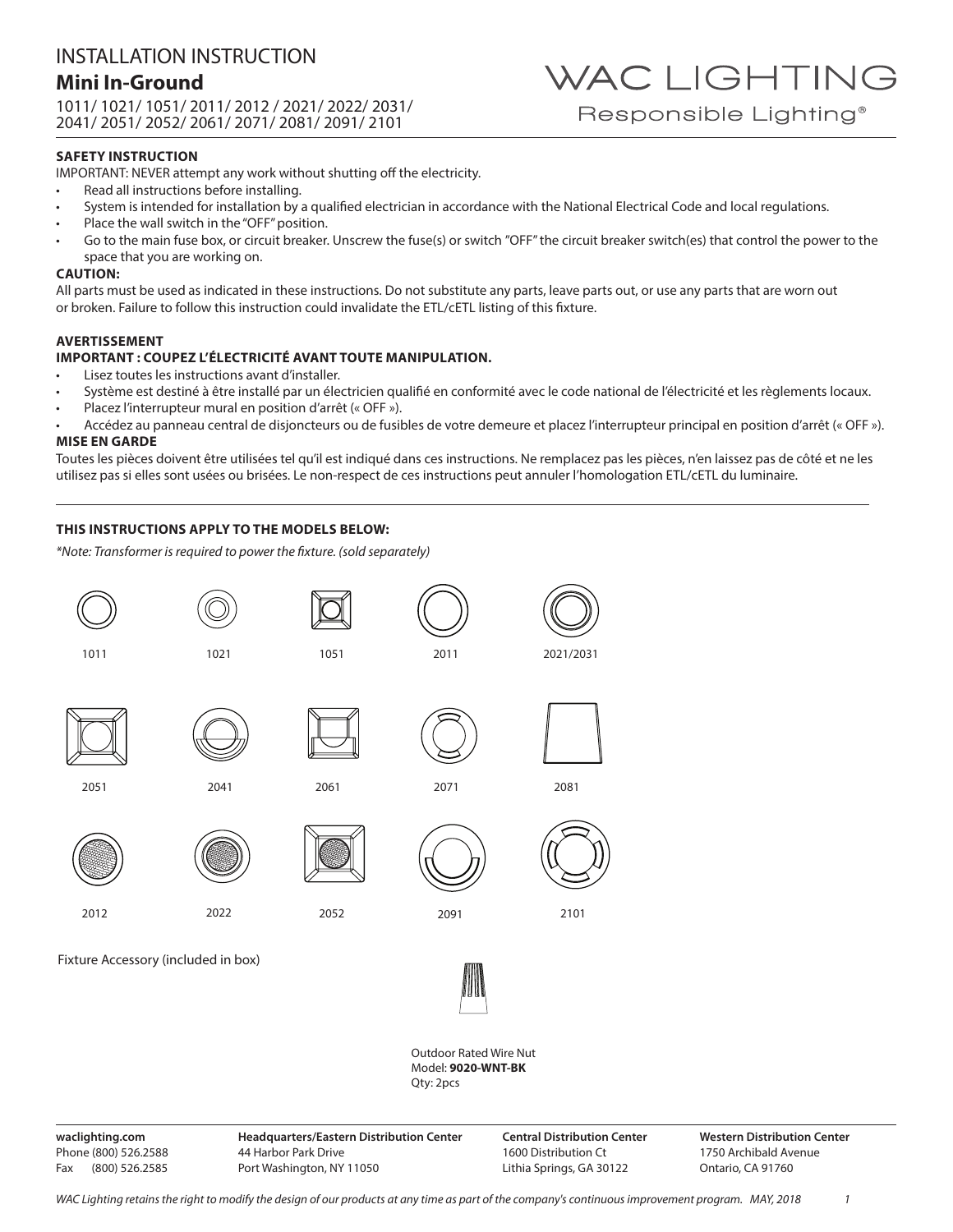## INSTALLATION INSTRUCTION **Mini In-Ground**

1011/ 1021/ 1051/ 2011/ 2012/ 2021/ 2022/ 2031/ 2041/ 2051/ 2052/ 2061/ 2071/ 2081/ 2091/ 2101

### SOFTSCAPE INSTALLATION

*\*Note: Transformer is required to power the fixture. (sold separately)*

- 1. Turn the main power off.
- 2. Dig a hole at the point of application. Make sure the hole measures roughly Ø**A\*** in diameter and 4 inches in depth. (**Fig.1**)
- 3. Place a layer of pea gravel at the base of the hole to help with drainage.
- 4. Connect the fixture wires to landscape wires coming from the transformer using the outdoor rated direct burial wire nuts provided
- 5. Place the fixture in the hole and repack the soil to hold it in place. Make sure the trim is flush with the ground.

# WAC LIGHTING

Responsible Lighting<sup>®</sup>

### **Fig.1**



HARDSCAPE INSTALLATION

*\*Note: Transformer is required to power the fixture. (sold separately)*

- 1. Turn the main power off.
- 2. Prepare a hole large enough (**B\*** diameter) to fit a schedule 80 pipe (not included). (**Fig.2**)
- 3. Install the pipe into the hole
- 4. Connect the fixture wires to low voltage wires coming from the transformer using the outdoor rated direct burial wire nuts provided.
- 5. Smear some plumbers' silicone (not included) on the O-rings of the fixtures to help keep moisture out.
- 6. Insert the fixture into the pipe, making sure the trim is flush with the mounting surface.

**waclighting.com** Phone (800) 526.2588 Fax (800) 526.2585 **Headquarters/Eastern Distribution Center** 44 Harbor Park Drive Port Washington, NY 11050

**Central Distribution Center** 1600 Distribution Ct Lithia Springs, GA 30122

**Western Distribution Center**  1750 Archibald Avenue Ontario, CA 91760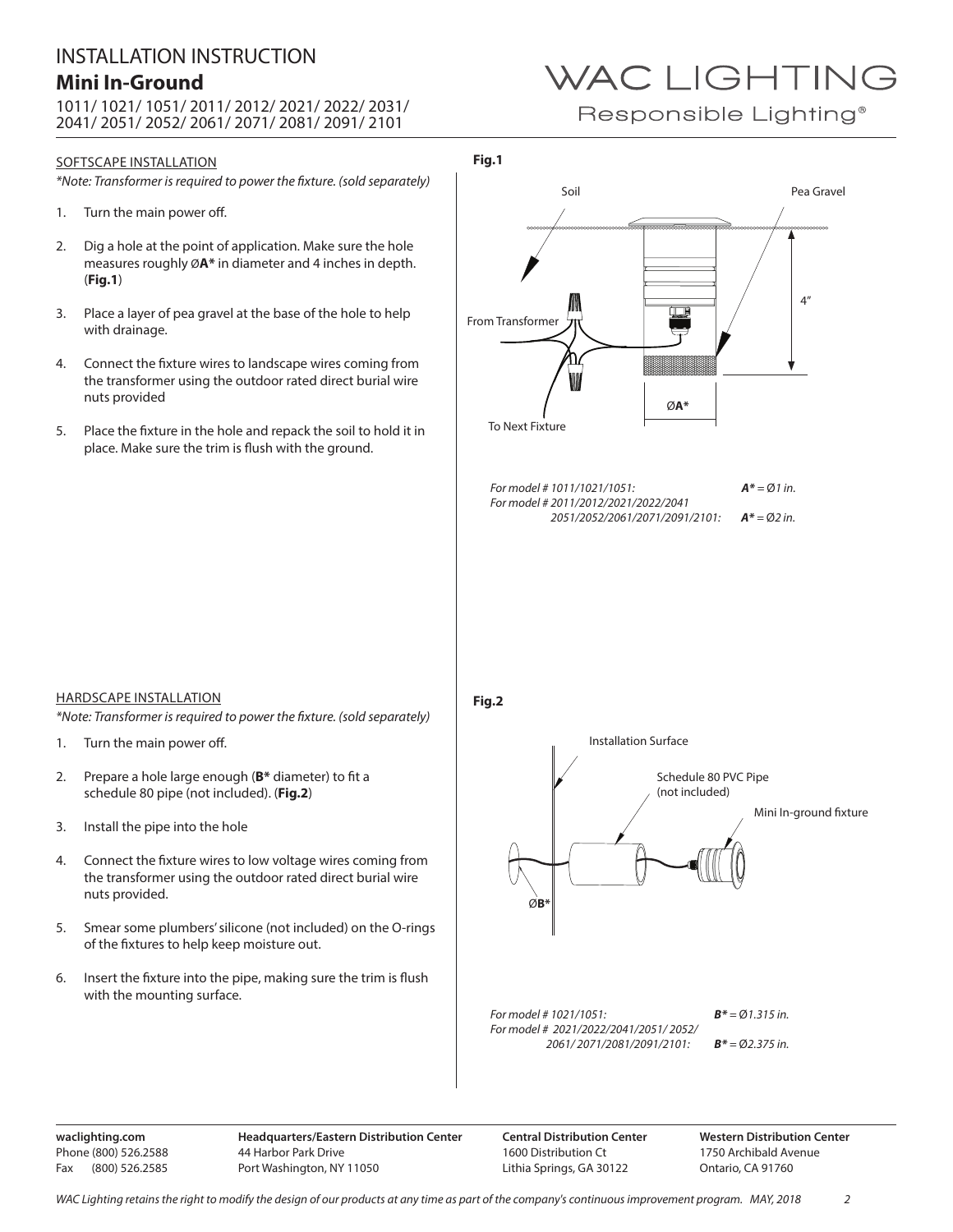## INSTALLATION INSTRUCTION **Mini In-Ground**

1011/ 1021/ 1051/ 2011/ 2012/ 2021/ 2022/ 2031/ 2041/ 2051/ 2052/ 2061/ 2071/ 2081/ 2091/2101

### OUTDOOR WALL INSTALLATION

*\*Note: Transformer is required to power the fixture. (sold separately) UL listed for outdoor use only*

- 1. Turn the main power off.
- 2. Attach the spring clip using the provided clip screws.
- 3. Cut a hole at the installation location. (**Fig.3**)
- 4. Connect the fixture wires to low voltage wires coming from the transformer using the outdoor rated direct burial wire nuts provided.
- 5. Smear some plumbers' silicone (not included) on the O-rings of the fixtures to help keep moisture out.
- 6. Insert the fixture into the hole, making sure the trim is flush with the mounting surface

#### FOUNTAIN INSTALLATION

*\*Note: Transformer is required to power the fixture. (sold separately)*

- 1. Turn the main power off.
- 2. Mount the fixture onto the assembled fountain canopy using the provided screws.
- 3. Checking the required drill size for your flush mount plastic anchors for No. 6 screws, use a hammer drill with a masonry bit to drill out two holes at the screw locations. The depth of the hole should be slightly longer than the length of the plastic anchor.
- 4. Place the flush mount plastic anchor (not included) in the hole, using the back of a screwdriver to gently hammer it in.
- 5. Replace the fixture and rotate the fountain canopy until it is in the desired position. Make sure to line up the slots with the anchors.
- 6. Screw the No. 6 screws into the plastic anchors, securing the fixture.
- 7. Connect the fixtures wires to landscape wires connected to your transformer using the provided outdoor rated wire nuts.
- 8. Loosen the thumbscrew and rotate the fixture so that it is facing the desired direction. Refasten the thumbscrew to secure.

WAC LIGHTING

Responsible Lighting<sup>®</sup>



**waclighting.com** Phone (800) 526.2588 Fax (800) 526.2585

**Headquarters/Eastern Distribution Center** 44 Harbor Park Drive Port Washington, NY 11050

**Central Distribution Center** 1600 Distribution Ct Lithia Springs, GA 30122

**Western Distribution Center**  1750 Archibald Avenue Ontario, CA 91760